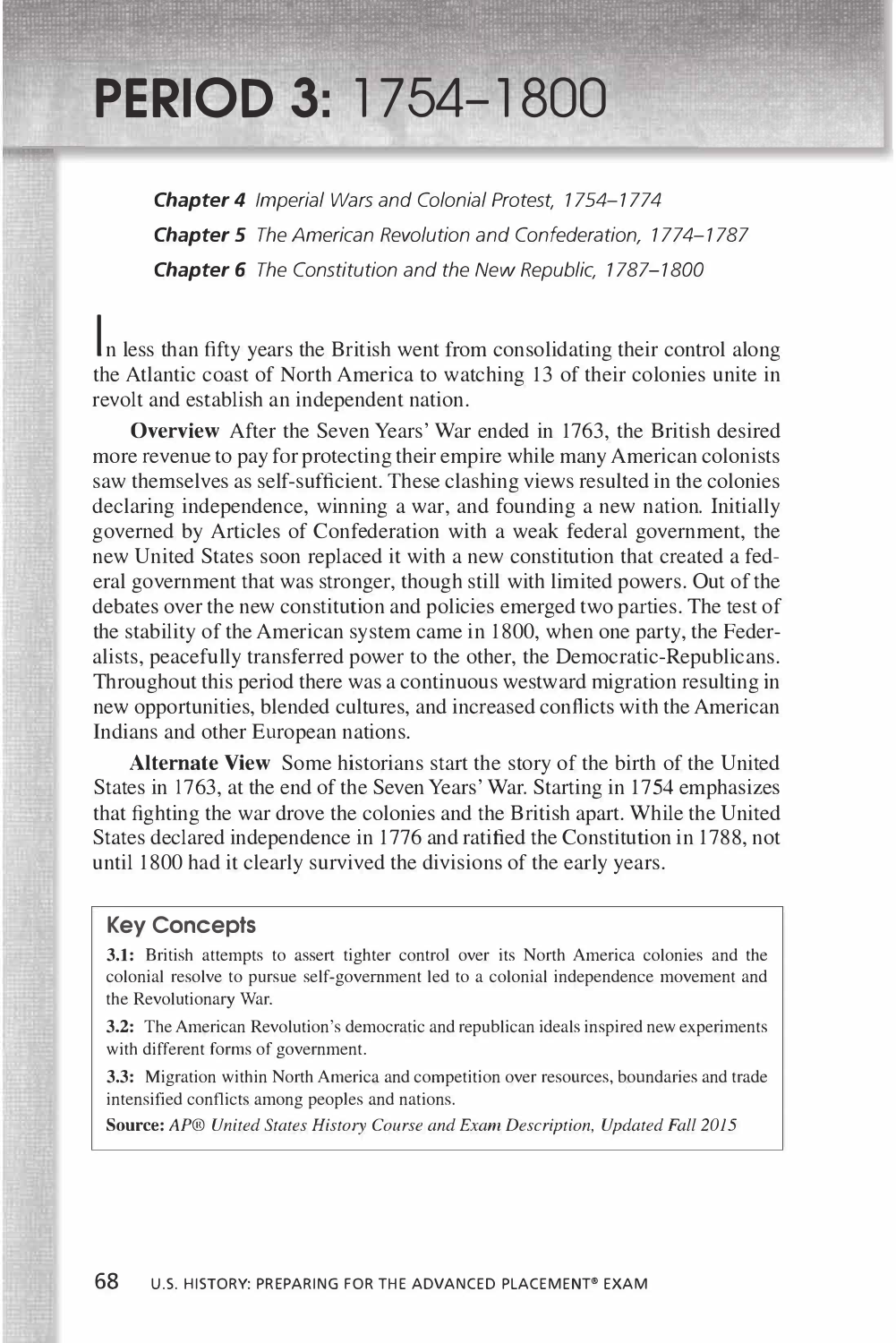

## **IMPERIAL WARS AND COLONIAL PROTEST, 1754-1774**

*The people, even to the lowest ranks, have become more attentive to their liberties, more inquisitive about them, and more determined to defend them than they were ever before known or had occasion to be.* 

John Adams, 1765

What caused American colonists in the 1760s to become, as John Adams expressed it, "more attentive to their liberties"? The chief reason for their discontent in these years was a dramatic change in Britain's colonial policy. Britain began to assert its power in the colonies and to collect taxes and enforce trade laws much more aggressively than in the past. To explain why Britain took this fateful step, we must study the effects of its various wars for empire.

## **Empires at War**

Late in the 17th century, war broke out involving Great Britain, France, and Spain. This was the first of a series of four wars that were worldwide in scope, with battles in Europe, India, and North America. These wars occurred intermittently over a 74-year period from 1689 to 1763. The stakes were high, since the winner of the struggle stood to gain supremacy in the West Indies and Canada and to dominate the lucrative colonial trade.

## *The First Three Wars*

The first three wars were named after the British king or queen under whose reign they occurred. In both King William's War (1689-1697) and Queen Anne's War (1702-1713), the British launched expeditions to capture Quebec, but their efforts failed. American Indians supported by the French burned British frontier settlements. Ultimately, the British forces prevailed in Queen Anne's War and gained both Nova Scotia from France and trading rights in Spanish America.

A third war was fought during the reign of George II: King George's War (17 44-17 48). Once again, the British colonies were under attack from their perennial rivals, the French and the Spanish. In Georgia, James Oglethorpe led a colonial army that managed to repulse Spanish attacks. To the north,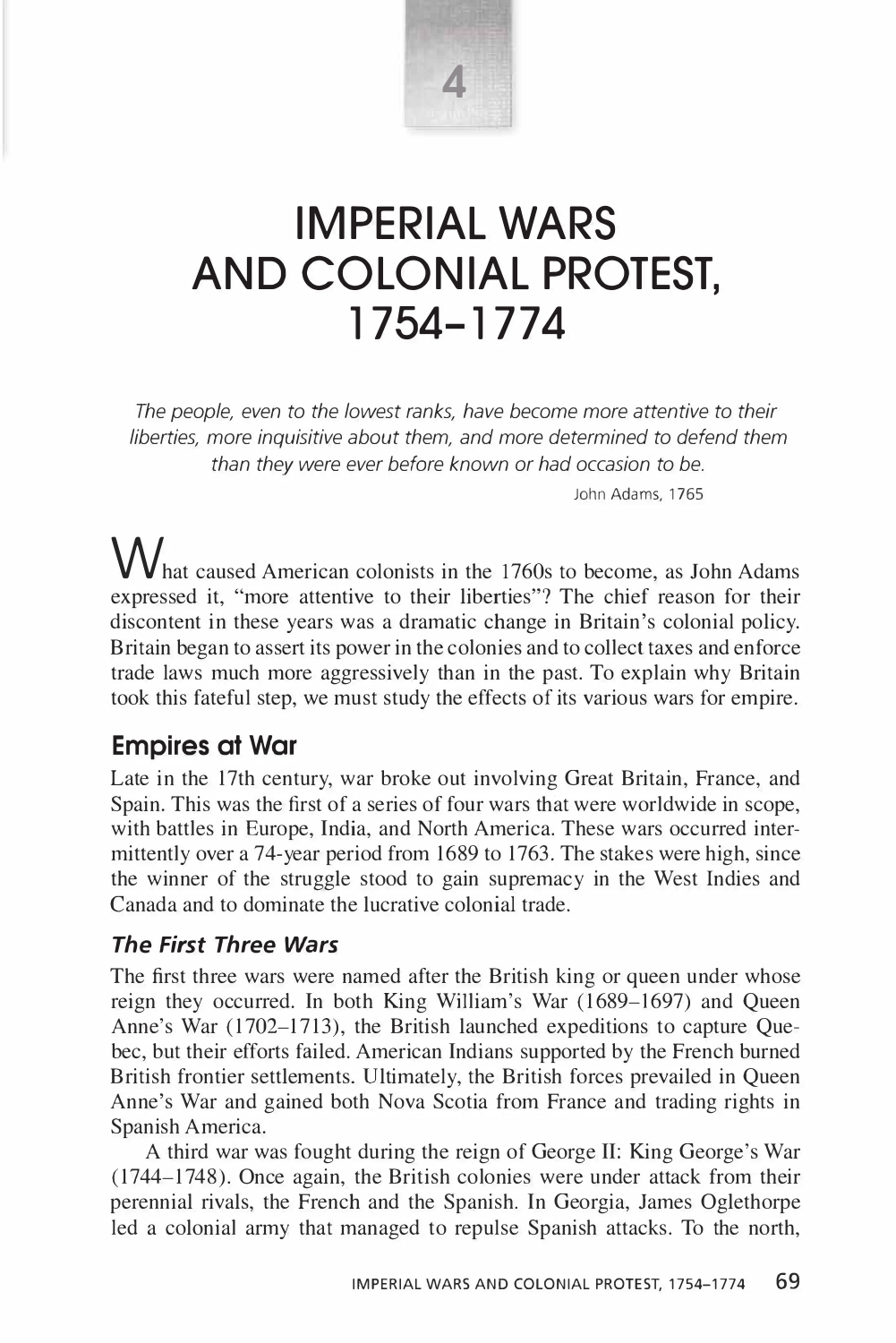a force of New Englanders captured Louisbourg, a major French fortress, on Cape Breton Island, controlling access to the St. Lawrence River. In the peace treaty ending the war, however, Britain agreed to give Louisbourg back to the French in exchange for political and economic gains in India. New Englanders were furious about the loss of a fort that they had fought so hard to win.

### *The Seven Years' War (French and Indian War)*

The first three wars between Britain and France focused primarily on battles in Europe and only secondarily on conflict in the colonies. The European powers saw little value in committing regular troops to America. However, in the fourth and final war in the series, the fighting began in the colonies and then spread to Europe. Moreover, Britain and France now recognized the full importance of their colonies and shipped large numbers of troops overseas to North America rather than rely on "amateur" colonial forces. This fourth and most decisive war was known in Europe as the Seven Years' War. The North American phase of this war is often called the French and Indian War.

**Beginning of the War** From the British point of view, the French provoked the war by building a chain of forts in the Ohio River Valley. One of the reasons the French did so was to halt the westward growth of the British colonies. Hoping to stop the French from completing work on Fort Duquesne (Pittsburgh) and thereby win control of the Ohio River Valley, the governor of Virginia sent a small militia (armed force) under the command of a young colonel named George Washington. After gaining a small initial victory, Washington's troops surrendered to a superior force of Frenchmen and their American Indian allies on July 3, 1754. With this military encounter in the wilderness, the final war for empire began.

At first the war went badly for the British. In 1755, another expedition from Virginia, led by General Edward Braddock, ended in a disastrous defeat, as more than 2,000 British regulars and colonial troops were routed by a smaller force of French and American Indians near Ft. Duquesne. The Algonquin allies of the French ravaged the frontier from western Pennsylvania to North Carolina. The French repulsed a British invasion of French Canada that began in 1756.

**The Albany Plan of Union** Recognizing the need for coordinating colonial defense, the British government called for representatives from several colonies to meet in a congress at Albany, New York, in 1754. The delegates from seven colonies adopted a plan-the Albany Plan of Union-developed by Benjamin Franklin that provided for an intercolonial government and a system for recruiting troops and collecting taxes from the various colonies for their common defense. Each colony was too jealous of its own taxation powers to accept the plan, however, and it never took effect. The Albany congress was significant, however, because it set a precedent for later, more revolutionary congresses in the 1770s.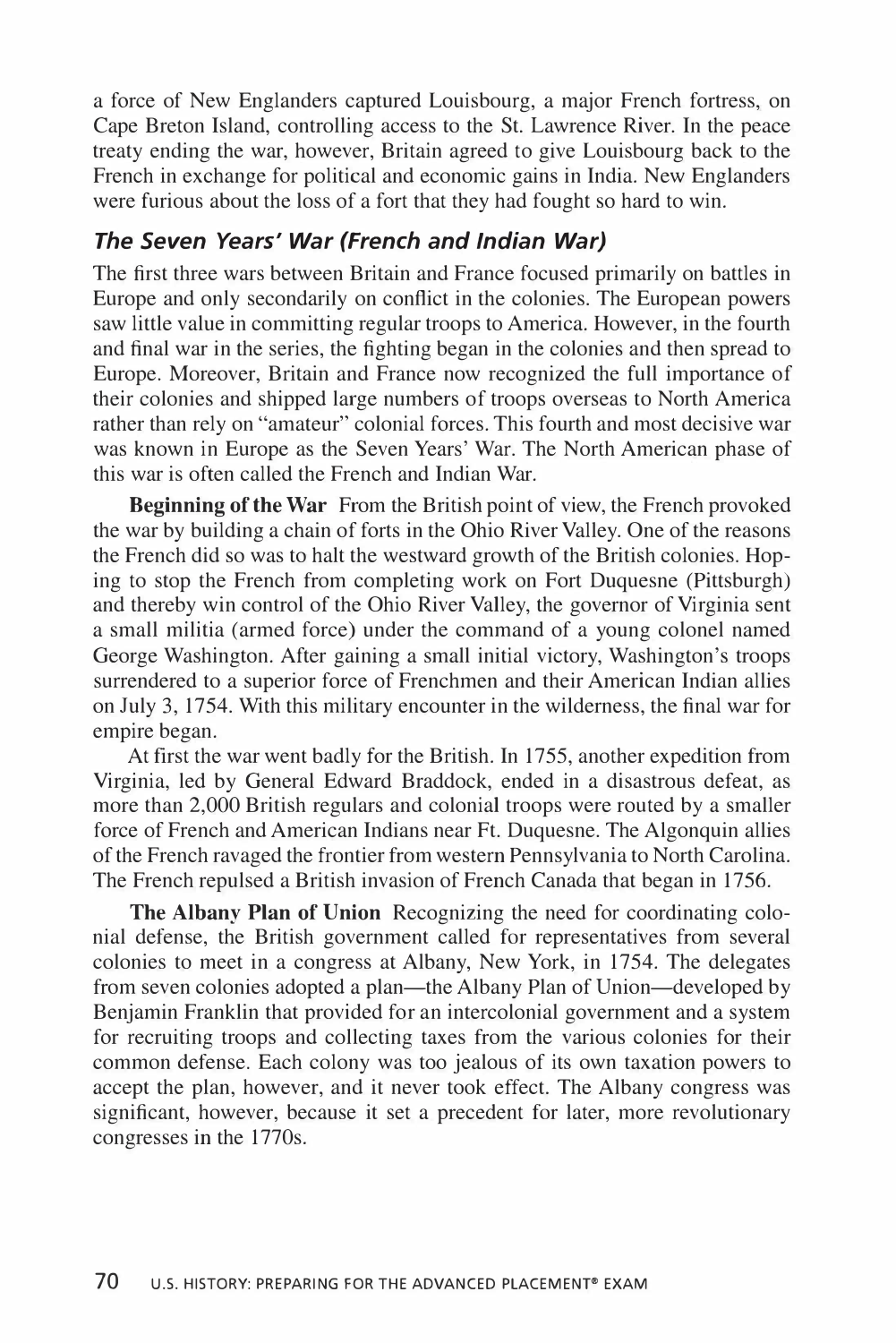**British Victory** The British prime minister, William Pitt, concentrated the government's military strategy on conquering Canada. This objective was accomplished with the retaking of Louisbourg in 1758, the surrender of Quebec to General James Wolfe in 1759, and the taking of Montreal in 1760. After these British victories, the European powers negotiated a peace treaty (the Peace of Paris) in 1763. Great Britain acquired both French Canada and Spanish Florida. France ceded (gave up) to Spain its huge western territory, Louisiana, and claims west of the Mississippi River in compensation for Spain's loss of Florida. With this treaty, the British extended their control of North America, and French power on the continent virtually ended.

**Immediate Effects of the War** Britain's victory in the Seven Years' War gave them unchallenged supremacy in North America and also established them as the dominant naval power in the world. No longer did the American colonies face the threat of concerted attacks from the French, the Spanish, and their American Indian allies. More important to the colonies, though, was a change in how the British and the colonists viewed each other.

**The British View** The British came away from the war with a low opinion of the colonial military abilities. They held the American militia in contempt as a poorly trained, disorderly rabble. Furthermore, they noted that some of the colonies had refused to contribute either troops or money to the war effort. Most British were convinced that the colonists were both unable and unwilling to defend the new frontiers of the vastly expanded British empire.

**The Colonial View** The colonists took an opposite view of their military performance. They were proud of their record in all four wars and developed confidence that they could successfully provide for their own defense. They were not impressed with British troops or their leadership, whose methods of warfare seemed badly suited to the densely wooded terrain of eastern America.

#### *Reorganization of the British Empire*

More serious than the resentful feelings stirred by the war experience was the British government's shift in its colonial policies. Previously, Britain had exercised little direct control over the colonies and had generally allowed its navigation laws regulating colonial trade to go unenforced. This earlier policy of salutary neglect was abandoned as the British adopted more forceful policies for taking control of their expanded North American dominions.

All four wars—and the last one in particular—had been extremely costly. In addition, Britain now felt the need to maintain a large British military force to guard its American frontiers. Among British landowners, pressure was building to reduce the heavy taxes that the colonial wars had laid upon them. To pay for troops to guard the frontier without increasing taxes at home, King George III and the dominant political party in Parliament (the Whigs) wanted the American colonies to bear more of the cost of maintaining the British empire.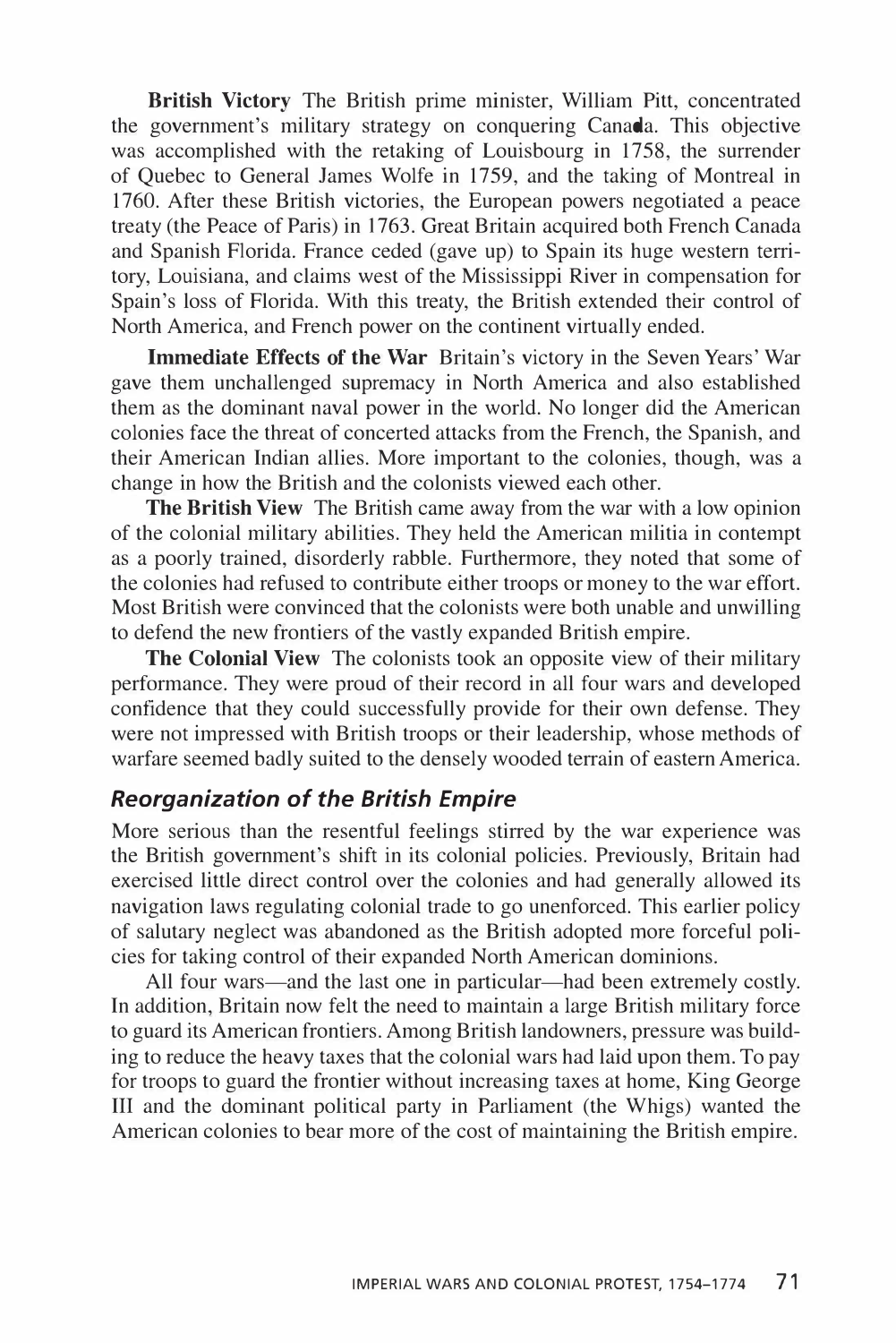**Pontiac's Rebellion** The first major test of the new British imperial policy came in 1763 when Chief Pontiac led a major attack against colonial settlements on the western frontier. The American Indians were angered by the growing westward movement of European settlers onto their land and by the British refusal to offer gifts as the French had done. Pontiac's alliance of American Indians in the Ohio Valley destroyed forts and settlements from New York to Virginia. Rather than relying on colonial forces to retaliate, the British sent regular British troops to put down the uprising.

**Proclamation of 1763** In an effort to stabilize the western frontier, the British government issued a proclamation that prohibited colonists from settling west of the Appalachian Mountains. The British hoped that limiting settlements would prevent future hostilities between colonists and American Indians. But the colonists reacted to the proclamation with anger and defiance. After their victory in the Seven Years' War, colonists hoped to reap benefits in the form of access to western lands. For the British to deny such benefits was infuriating. Defying the prohibition, thousands streamed westward beyond the imaginary boundary line drawn by the British. (See map, page 76.)

## **British Actions and Colonial Reactions**

The Proclamation of 1763 was the first of a series of acts by the British government that angered colonists. From the British point of view, each act was justified as a proper method for protecting its colonial empire and making the colonies pay their share of costs for such protection. From the colonists' point of view, each act represented an alarming threat to their cherished liberties and long-established practice of representative government.

#### *New Revenues and Regulations*

In the first two years of peace, King George Ill's chancellor of the exchequer (treasury) and prime minister, Lord George Grenville, successfully pushed through Parliament three measures that aroused colonial suspicions of a British plot to subvert their liberties.

**Sugar Act (1764)** This act (also known as the Revenue Act of 1764) placed duties on foreign sugar and certain luxuries. Its chief purpose was to raise money for the crown, and a companion law also provided for stricter enforcement of the Navigation Acts to stop smuggling. Those accused of smuggling were to be tried in admiralty courts by crown-appointed judges without juries.

**Quartering Act (1765)** This act required the colonists to provide food and living quarters for British soldiers stationed in the colonies.

**Stamp Act** In an effort to raise funds to support British military forces in the colonies, Lord Grenville turned to a tax long in use in Britain. The Stamp Act, enacted by Parliament in 1765, required that revenue stamps be placed on most printed paper in the colonies, including all legal documents, newspapers,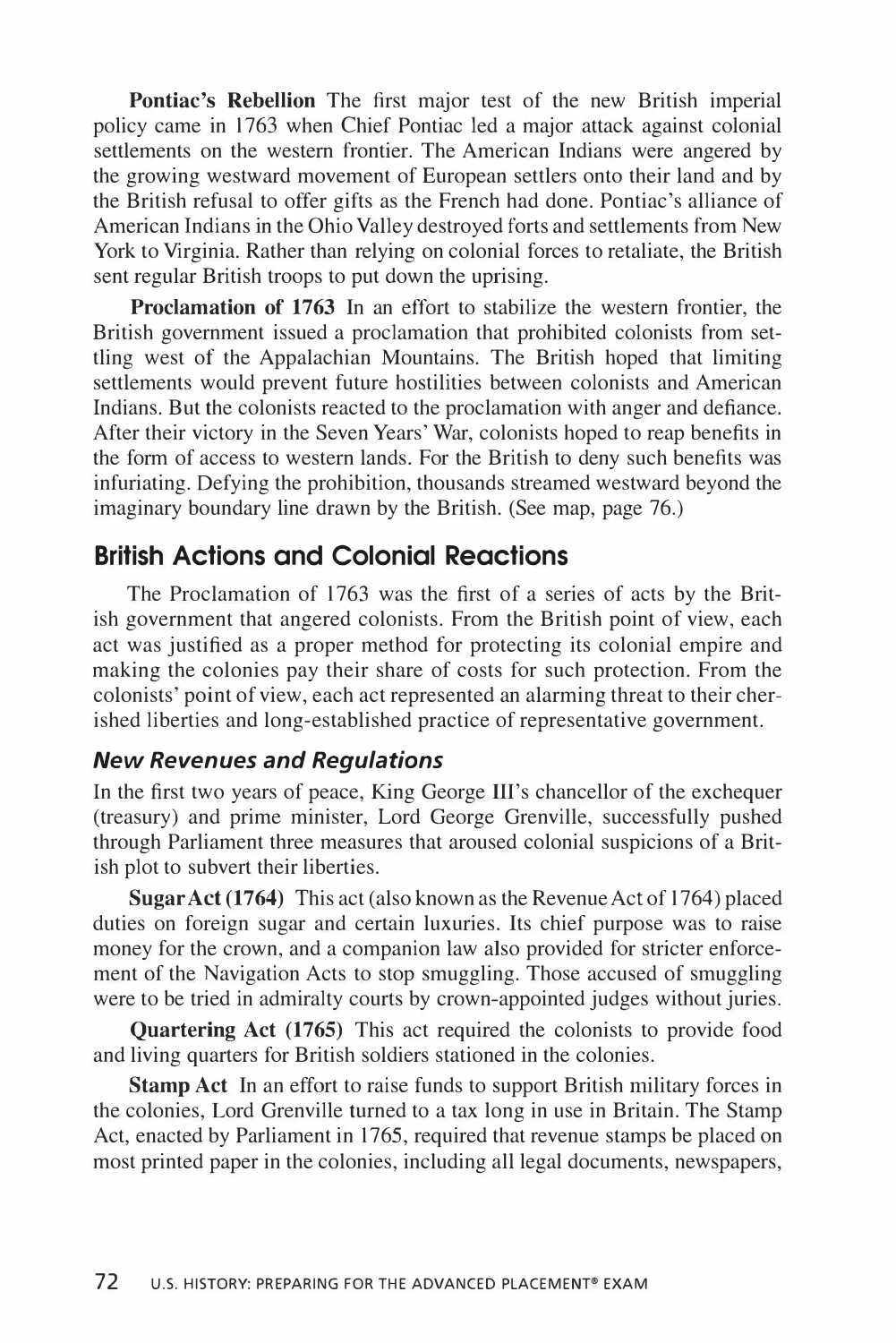pamphlets, and advertisements. This was the first direct tax—collected from those who used the goods-paid by the people in the colonies, as opposed to the taxes on imported goods, which were paid by merchants.

People in every colony reacted with indignation to news of the Stamp Act. A young Virginia lawyer named Patrick Henry spoke for many when he stood up in the House of Burgesses to demand that the king's government recognize the rights of all citizens—including the right not to be taxed without representation. In Massachusetts, James Otis initiated a call for cooperative action among the colonies to protest the Stamp Act. Representatives from nine colonies met in New York in 1765 to form the so-called Stamp Act Congress. They resolved that only their own elected representatives had the legal authority to approve taxes.

The protest against the stamp tax took a violent turn with the formation of the Sons and Daughters of Liberty, a secret society organized for the purpose of intimidating tax agents. Members of this society sometimes destroyed revenue stamps and tarred and feathered revenue officials.

Boycotts against British imports were the most effective form of protest. It became fashionable in the colonies in 1765 and 1766 for people not to purchase any article of British origin. Faced with a sharp drop in trade, London merchants put pressure on Parliament to repeal the controversial Stamp Act.

**Declaratory Act** In 1766, Grenville was replaced by another prime minister, and Parliament voted to repeal the Stamp Act. When news of the repeal reached the colonies, people rejoiced. Few colonists at the time noted that Parliament had also enacted a face-saving measure known as the Declaratory Act (1766). This act asserted that Parliament had the right to tax and make laws for the colonies "in all cases whatsoever." This declaration of policy would soon lead to renewed conflict between the colonists and the British government.

#### *Second Phase of the Crisis, 1767-1773*

Because the British government still needed new revenues, the newly appointed chancellor of the exchequer, Charles Townshend, proposed another tax measure.

**The Townshend Acts** Adopting Townshend's program in 1767, Parliament enacted new duties to be collected on colonial imports of tea, glass, and paper. The law required that the revenues raised be used to pay crown officials in the colonies, thus making them independent of the colonial assemblies that had previously paid their salaries. The Townshend Acts also provided for the search of private homes for smuggled goods. All that an official needed to conduct such a search would be a *writ of assistance* (a general license to search anywhere) rather than a judge's warrant permitting a search only of a specifically named property. Another of the Townshend Acts suspended New York's assembly for that colony's defiance of the Quartering Act.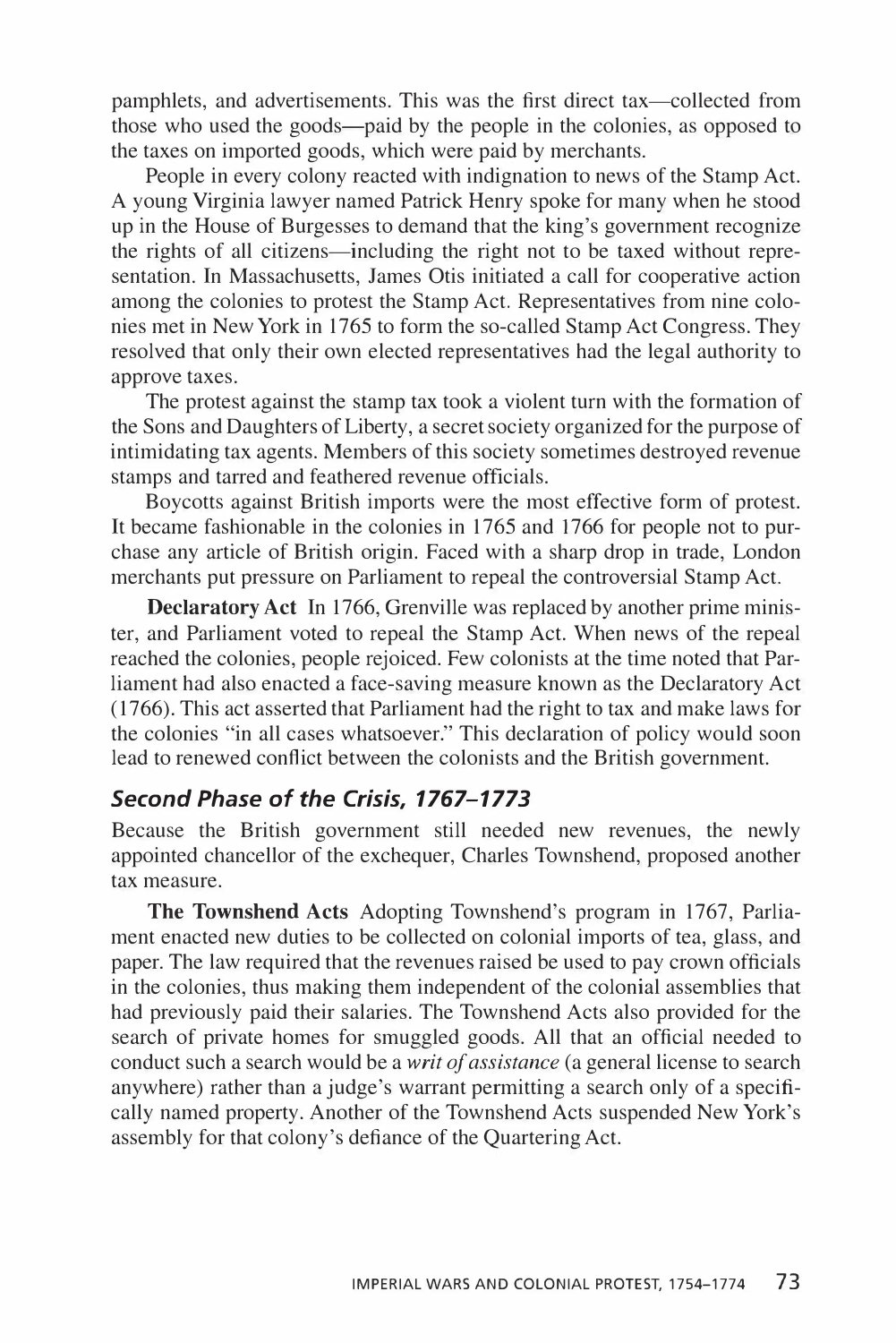At first, most colonists accepted the taxes under the Townshend Acts because they were indirect taxes paid by merchants (not direct taxes on consumer goods). However, soon leaders began protesting the new duties. In 1767 and 1768, John Dickinson of Pennsylvania in his *Letters From a Farmer in Pennsylvania* wrote that Parliament could regulate commerce but argued that because duties were a form of taxation, they could not be levied on the colonies without the consent of their representative assemblies. Dickinson argued that the idea of no taxation without representation was an essential principle of English law.

In 1768, James Otis and Samuel Adams jointly wrote the Massachusetts Circular Letter and sent copies to every colonial legislature. It urged the various colonies to petition Parliament to repeal the Townshend Acts. British officials in Boston ordered the letter retracted, threatened to dissolve the legislature, and increased the number of British troops in Boston. Responding to the circular letter, the colonists again conducted boycotts of British goods. Merchants increased their smuggling activities to avoid the offensive Townshend duties.

**Repeal of the Townshend Acts** Meanwhile, in London, there was another change in the king's ministers. Lord Frederick North became the new prime minister. He urged Parliament to repeal the Townshend Acts because they damaged trade and generated a disappointingly small amount of revenue. The repeal of the Townshend Acts in 1770 ended the colonial boycott and, except for an incident in Boston (the "massacre" described below), there was a three-year respite from political troubles as the colonies entered into a period of economic prosperity. However, Parliament retained a small tax on tea as a symbol of its right to tax the colonies.

**Boston Massacre** Most Bostonians resented the British troops who had been quartered in their city to protect customs officials from being attacked by the Sons of Liberty. On a snowy day in March 1770, a crowd of colonists harassed the guards near the customs house. The guards fired into the crowd, killing five people including an African American, Crispus Attucks. At their trial for murder, the soldiers were defended by colonial lawyer John Adams and acquitted. Adams' more radical cousin, Samuel Adams, angrily denounced the shooting incident as a "massacre" and used it to inflame anti-British feeling.

#### *Renewal of the Conflict*

Even during the relatively quiet years of 1770-1772, Samuel Adams and a few other Americans kept alive the view that British officials were undermining colonial liberties. A principal device for spreading this idea was by means of the Committees of Correspondence initiated by Samuel Adams in 1772. In Boston and other Massachusetts towns, Adams began the practice of organizing committees that would regularly exchange letters about suspicious or potentially threatening British activities. The Virginia House of Burgesses took the concept a step further when it organized intercolonial committees in 1773.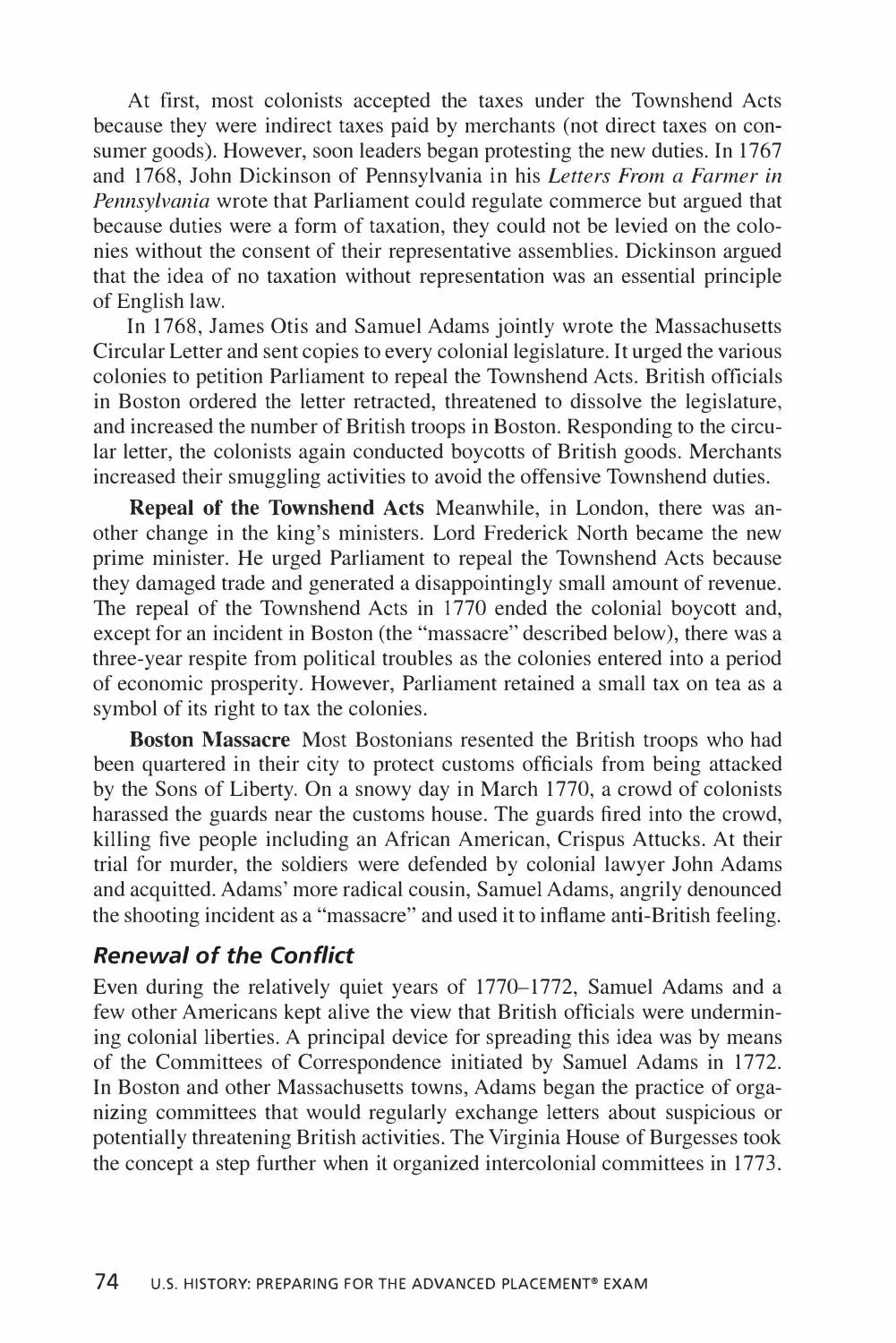**The** *Gaspee* One incident frequently discussed in the committees' letters was that of the *Gaspee,* a British customs ship that had caught several smugglers. In 1772, it ran aground off the shore of Rhode Island. Seizing their opportunity to destroy the hated vessel, a group of colonists disguised as American Indians ordered the British crew ashore and then set fire to the ship. The British ordered a commission to investigate and bring guilty individuals to Britain for trial.

**Boston Tea Party** The colonists continued their refusal to buy British tea because the British insisted on their right to collect the tax. Hoping to help the British East India Company out of its financial problems, Parliament passed the Tea Act in 1773, which made the price of the company's tea—even with the tax included-cheaper than that of smuggled Dutch tea.

Many Americans refused to buy the cheaper tea because to do so would, in effect, recognize Parliament's right to tax the colonies. A shipment of the East India Company's tea arrived in Boston harbor, but there were no buyers. Before the royal governor could arrange to bring the tea ashore, a group of Bostonians disguised themselves as American Indians, boarded the British ships, and dumped 342 chests of tea into the harbor. Colonial reaction to this incident (December 1773) was mixed. While many applauded the Boston Tea Party as a justifiable defense of liberty, others thought the destruction of private property was far too radical.

#### *Intolerable Acts*

In Great Britain, news of the Boston Tea Party angered the king, Lord North, and members of Parliament. In retaliation, the British government enacted a series of punitive acts (the Coercive Acts), together with a separate act dealing with French Canada (the Quebec Act). The colonists were outraged by these various laws, which were given the epithet "Intolerable Acts."

**The Coercive Acts (1774)** There were four Coercive Acts, directed mainly at punishing the people of Boston and Massachusetts and bringing the dissidents under control.

- 1. The Port Act closed the port of Boston, prohibiting trade in and out of the harbor until the destroyed tea was paid for.
- 2. The Massachusetts Government Act reduced the power of the Massachusetts legislature while increasing the power of the royal governor.
- 3. The Administration of Justice Act allowed royal officials accused of crimes to be tried in Great Britain instead of in the colonies.
- 4. A fourth law expanded the Quartering Act to enable British troops to be quartered in private homes. It applied to all colonies.

**Quebec Act (1774)** When it passed the Coercive Acts, the British government also passed a law organizing the Canadian lands gained from France. This plan was accepted by most French Canadians, but it was resented by many in the 13 colonies. The Quebec Act established Roman Catholicism as the official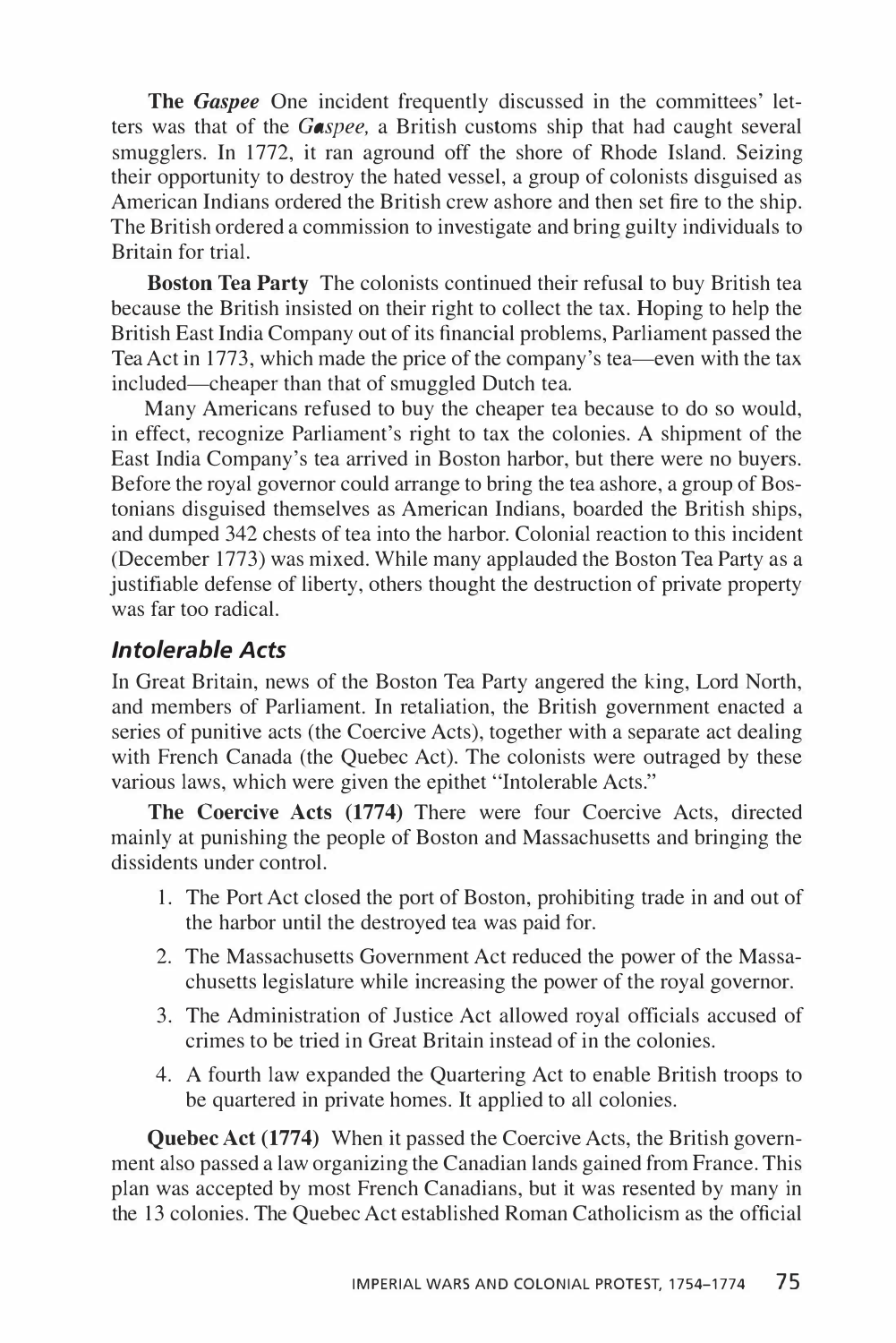religion of Quebec, set up a government without a representative assembly, and extended Quebec's boundary to the Ohio River.

The colonists viewed the Quebec Act as a direct attack on the American colonies because it took away lands that they claimed along the Ohio River. They also feared that the British would attempt to enact similar laws in America to take away their representative government. The predominantly Protestant Americans also resented the recognition given to Catholicism.

#### **BRITISH COLONIES: PROCLAMATION LINE OF** 1763 **AND QUEBEC ACT OF** 1774



## **Philosophical Foundations of the American Revolution**

For Americans, especially those who were in positions of leadership, there was a long tradition of loyalty to the king and Great Britain. As the differences between them grew, many Americans tried to justify this changing relationship. As discussed in Chapter 3, the Enlightenment, particularly the writings of John Locke, had a profound influence on the colonies.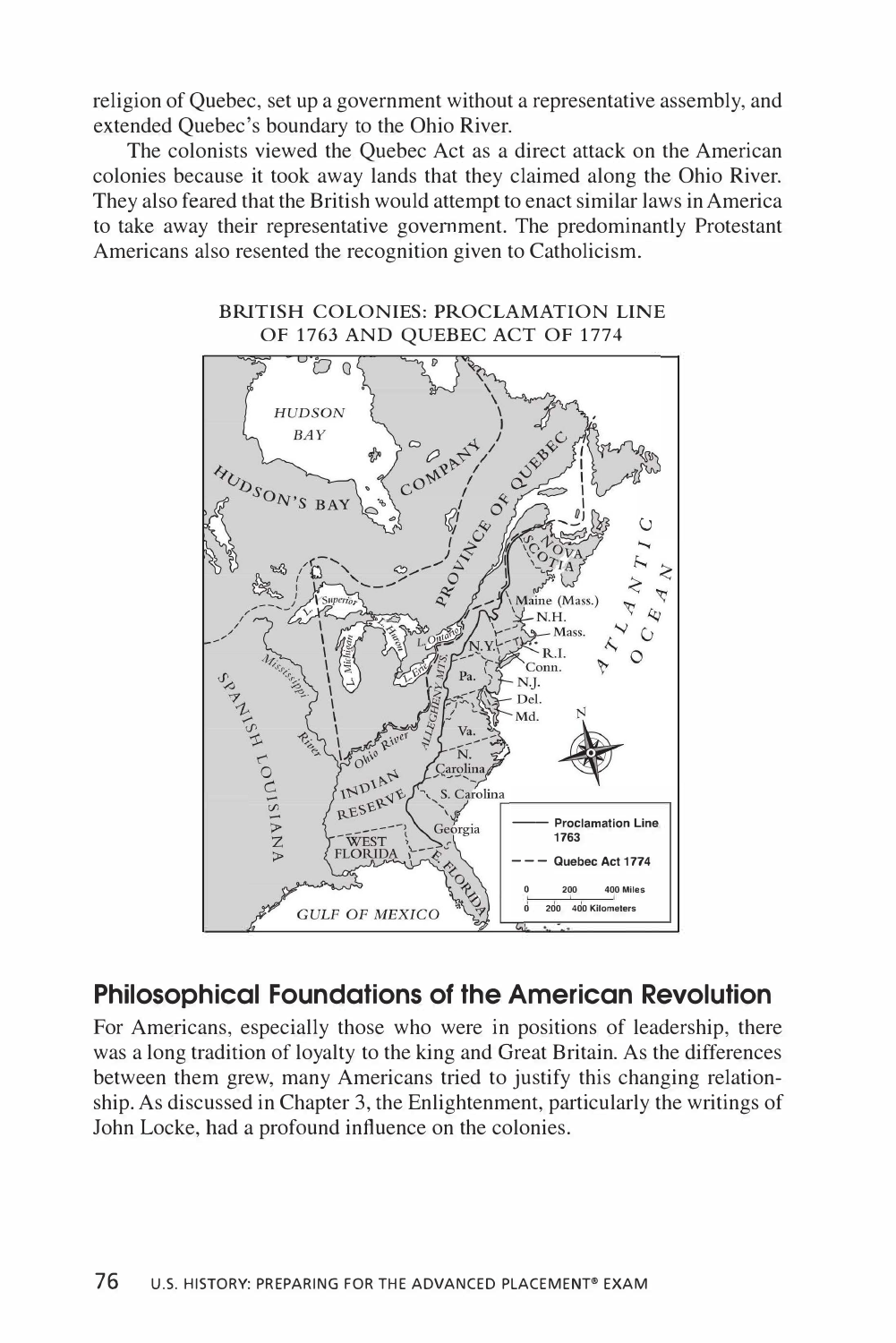**Enlightenment Ideas** The era of the Enlightenment (see Chapter 3) was at its peak in the mid-18th century—the very years that future leaders of the American Revolution (Washington, Jefferson, Franklin, and Adams) were coming to maturity. Many Enlightenment thinkers in Europe and America were Deists, who believed that God had established natural laws in creating the universe, but that the role of divine intervention in human affairs was minimal. They believed in rationalism and trusted human reason to solve the many problems of life and society, and emphasized reason, science, and respect for humanity. Their political philosophy, derived from Locke and developed further by the French philosopher Jean-Jacques Rousseau, had a profound influence on educated Americans in the 1760s and 1770s—the decades of revolutionary thought and action that finally culminated in the American Revolution.

#### **HISTORICAL PERSPECTIVES:** WHY DID THE COLONIES **REBEL?**

Did America's break with Great Britain in the 18th century signify a true revolution with radical change, or was it simply the culmination of evolutionary changes in American life? For many years, the traditional view of the founding of America was that a revolution based on the ideas of the Enlightenment had fundamentally altered society.

During the 20th century, historians continued to debate whether American independence from Great Britain was revolutionary or evolutionary. At the start of the century, Progressive historians believed that the movement to end British dominance had provided an opportunity to radically change American society. A new nation was formed with a republican government based on federalism and stressing equality and the rights of the individual. The revolution was social as well as political.

During the second half of the 20th century, a different interpretation argued that American society had been more democratic and changed long before the war with Great Britain. Historian Bernard Bailyn has suggested that the changes that are viewed as revolutionary—representative government, expansion of the right to vote, and written constitutionshad all developed earlier, during the colonial period. According to this perspective, what was revolutionary or significant about the break from Great Britain was the recognition of an American philosophy based on liberty and democracy that would guide the nation.